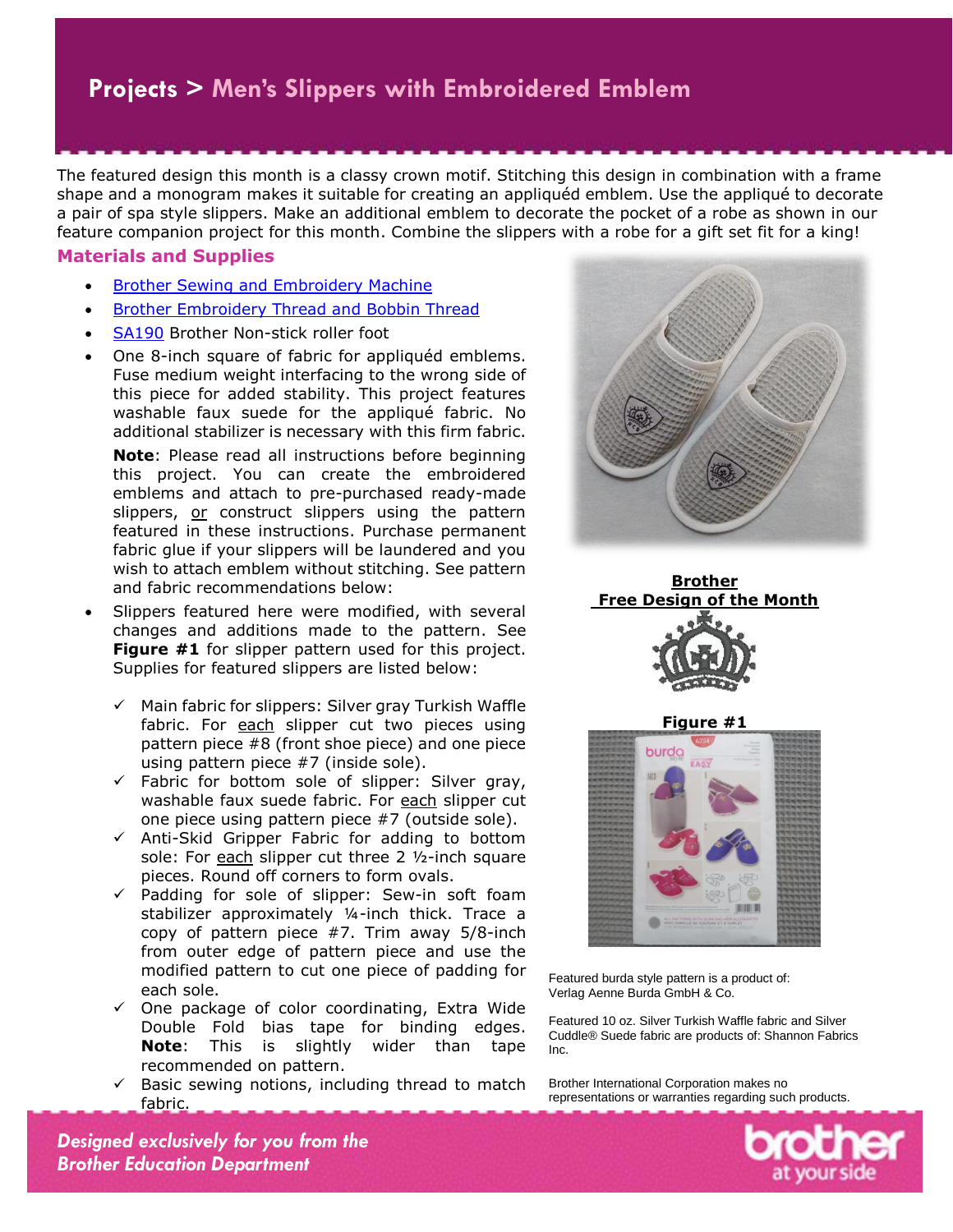**Tips**: Be sure to cut for both left and right feet when using pattern piece #7. The pattern suggests using a shoe to select from the included sizes. If you find that you need to increase the size you can cut the sole pattern apart, draw a straight line on a piece of plain paper, and add a reasonable amount to increase the length of the sole. Match up the grain line with the line on the paper and then re-draw pattern lines on the sides of the sole. See illustration below for an example:





- 1. Download the free crown design and save it to your machine. Create an emblem to use for appliqué patch following the steps below:
	- Select the shield shape from the frame pattern menu and choose the satin stitch option. See **Figure #2.**
	- Reduce the size. See **Figure #3.**
	- Add the crown design and move it towards the upper edge of the shape to make room for the monogram. Add a monogram below the crown using three small text letters or one single small letter from your built-in font menu. Your options will vary depending on your machine. See **Figure #4.**







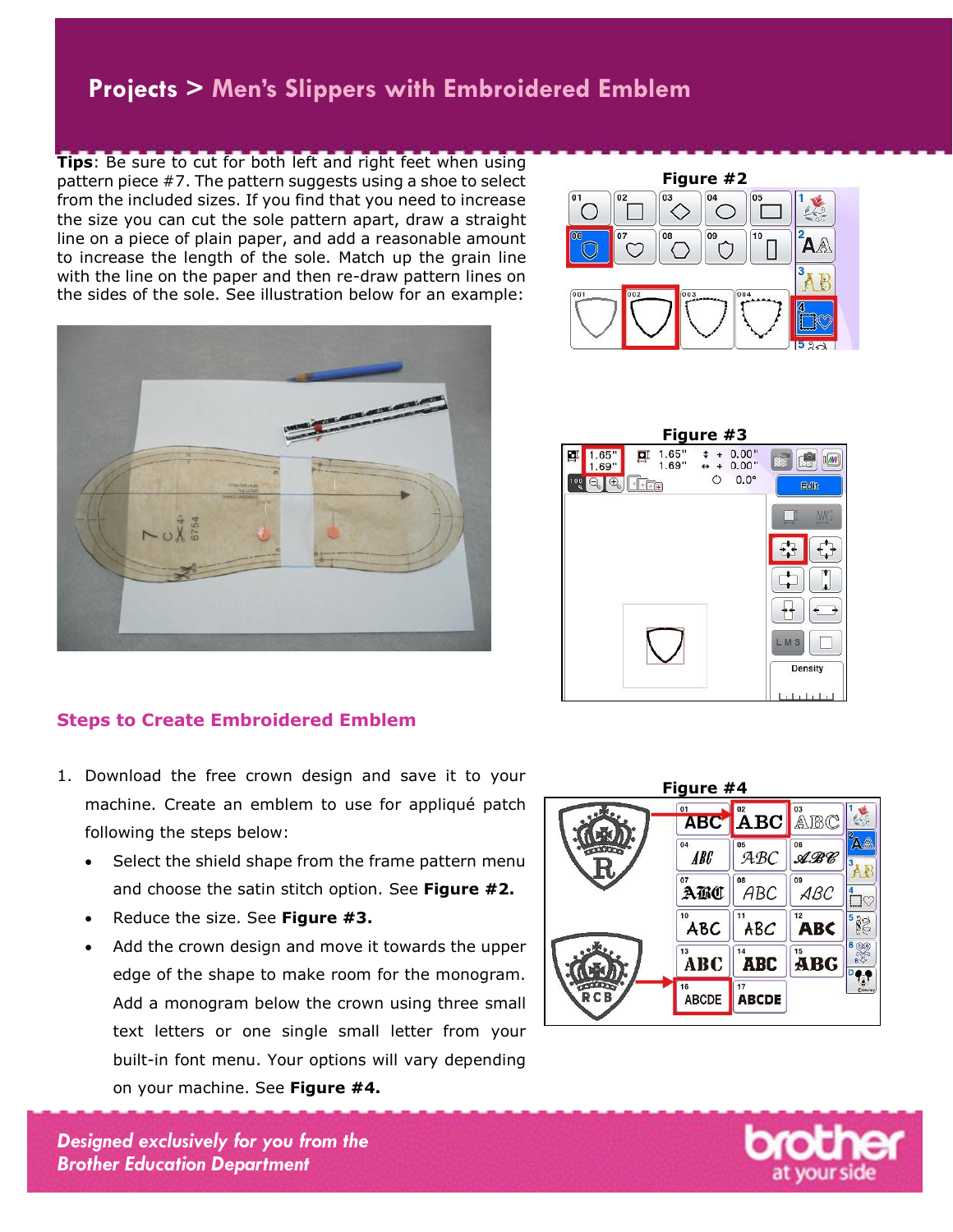- Hoop fabric in 4-inch hoop. Three emblems will fit if you move them into place as shown in **Figure #5.**
- Attach to purchased slippers with appropriate glue or set aside temporarily while you construct slippers using featured pattern and the instructions that follow below.

**Tip**: Thread colors are certainly a matter of personal preference but it is always interesting to stitch a sample. Originally I thought I would like the combination of Silver thread No. 005 and black but after stitching a sample I opted for Dark Grey No.007 for the entire combination.



**Note**: As an alternative you can prepare and hoop three separate squares of fabric and stitch one emblem at a time. Stitch motifs using your desired thread colors, remove from hoop and press from the wrong side. Trim close to outer satin stitching.

#### **Steps to Create Slippers**

- 1. Review pattern directions for a general idea of how these slippers are made. Originally designed for felt, these are made with waffle weave fabric commonly found in ready-made spa style slippers. In addition, I attached small ovals of anti-skid fabric to faux suede soles in place of liquid latex. Padding is added to make these slippers more comfortable. I used a package of purchased bias tape for binding edges.
- 2. Set up machine for sewing using the roller foot. This foot is well suited for sewing on fabrics that tend to stick to a standard foot, such as the suede and the anti-skid fabric. Assemble supplies. See **Figure #6.**
- 3. Layer each set of front shoe pieces with wrong sides together. Zigzag around raw edges to secure layers. Sew trimmed emblems onto center of each one. Use a narrow zigzag stitch to attach evenly spaced ovals to bottom of suede slipper soles, keeping them at least 1-inch from raw edges. See **Figure #7.**

 **Figure#6**



**Figure #7**



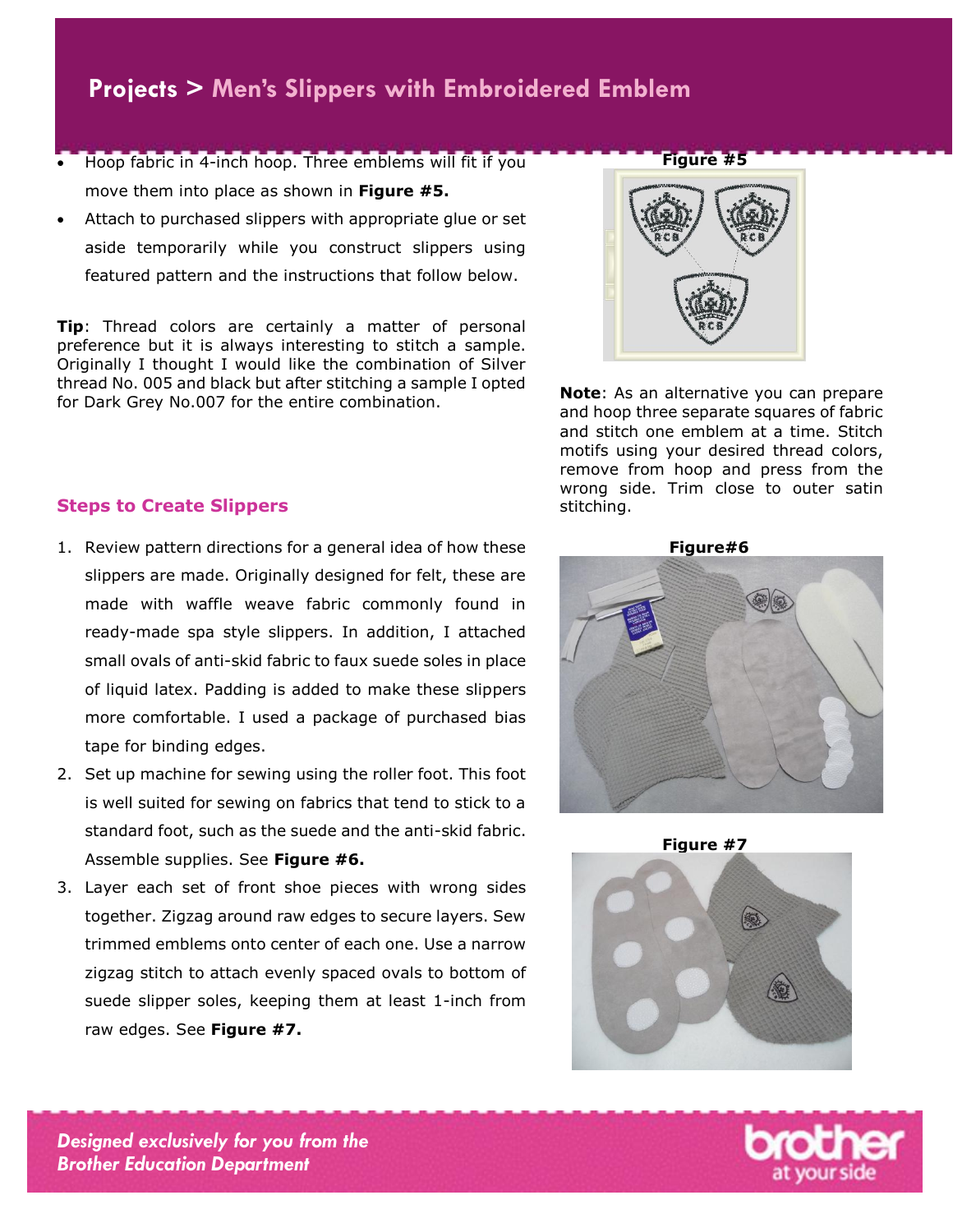- 4. Center foam on the wrong side of each corresponding sole and sew ¼-inch from the foam edge to attach to slipper soles. With wrong sides together, layer each one with a suede sole. See **Figure #8.** Machine-baste ¼-inch from raw edges.
- 5. Sew binding to front shoe pieces. Zigzag raw edges together on remaining toe areas. See **Figure #9.**

**Tip:** Make sure to sew binding so the wider side is on the bottom. When topstitching for the top side you need to fully catch the binding in your stitching.





6. Using pattern directions as a guide, pin front shoe pieces to each sole and baste as directed. See **Figure #10.**

*Designed exclusively for you from the Brother Education Department*



**Figure #9**

**Figure #10**